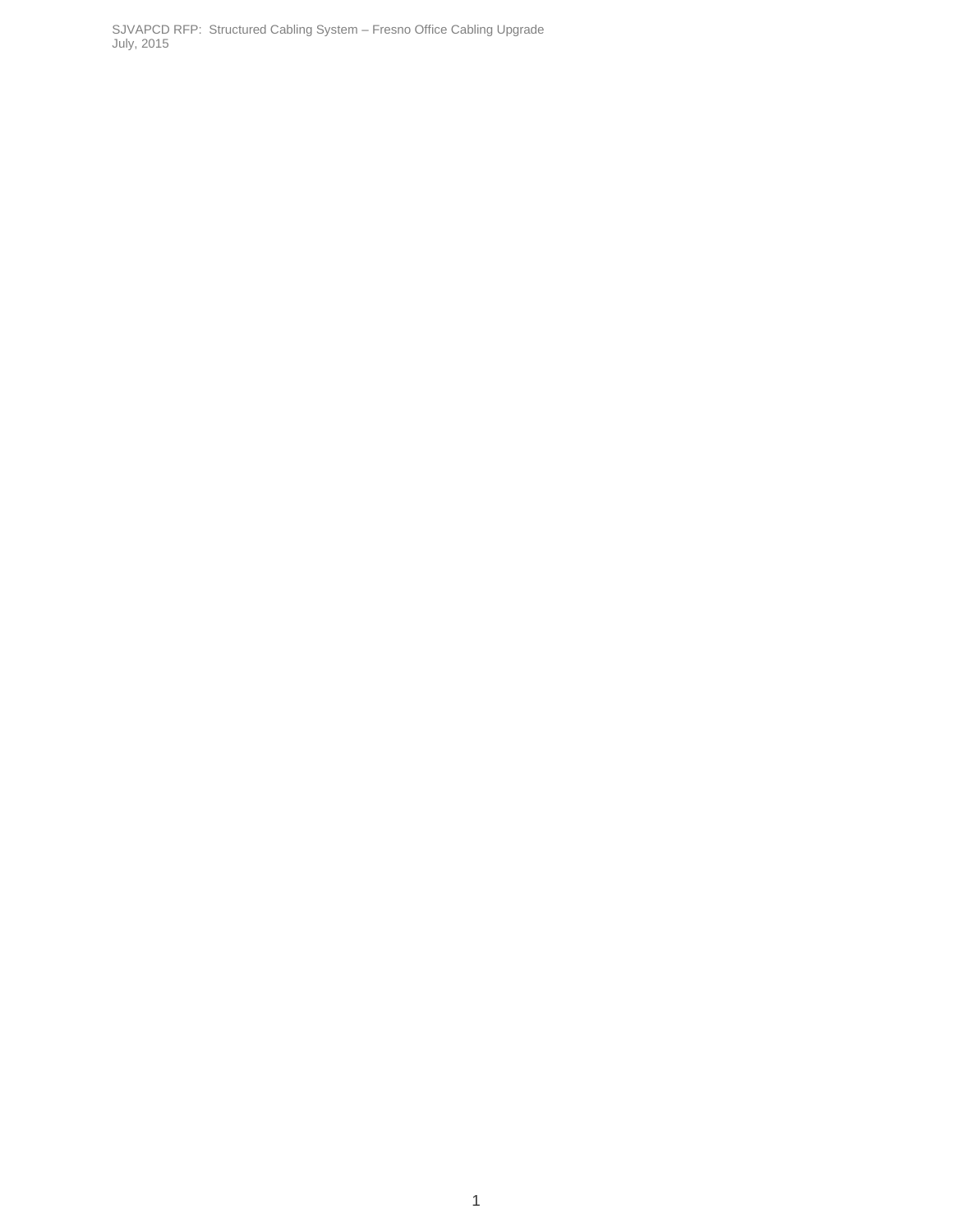## **TABLE OF CONTENTS**

| 1.0                      |                                                         |  |
|--------------------------|---------------------------------------------------------|--|
| 2.0                      | PERFORMANCE REQUIREMENTS AND TECHNICAL SPECIFICATIONS 5 |  |
| 2.1<br>2.2<br>2.3        |                                                         |  |
| 3.0                      |                                                         |  |
| 3.1<br>3.2<br>3.3<br>3.4 |                                                         |  |
| 4.0                      |                                                         |  |
| 4.1<br>4.2<br>4.3<br>4.4 |                                                         |  |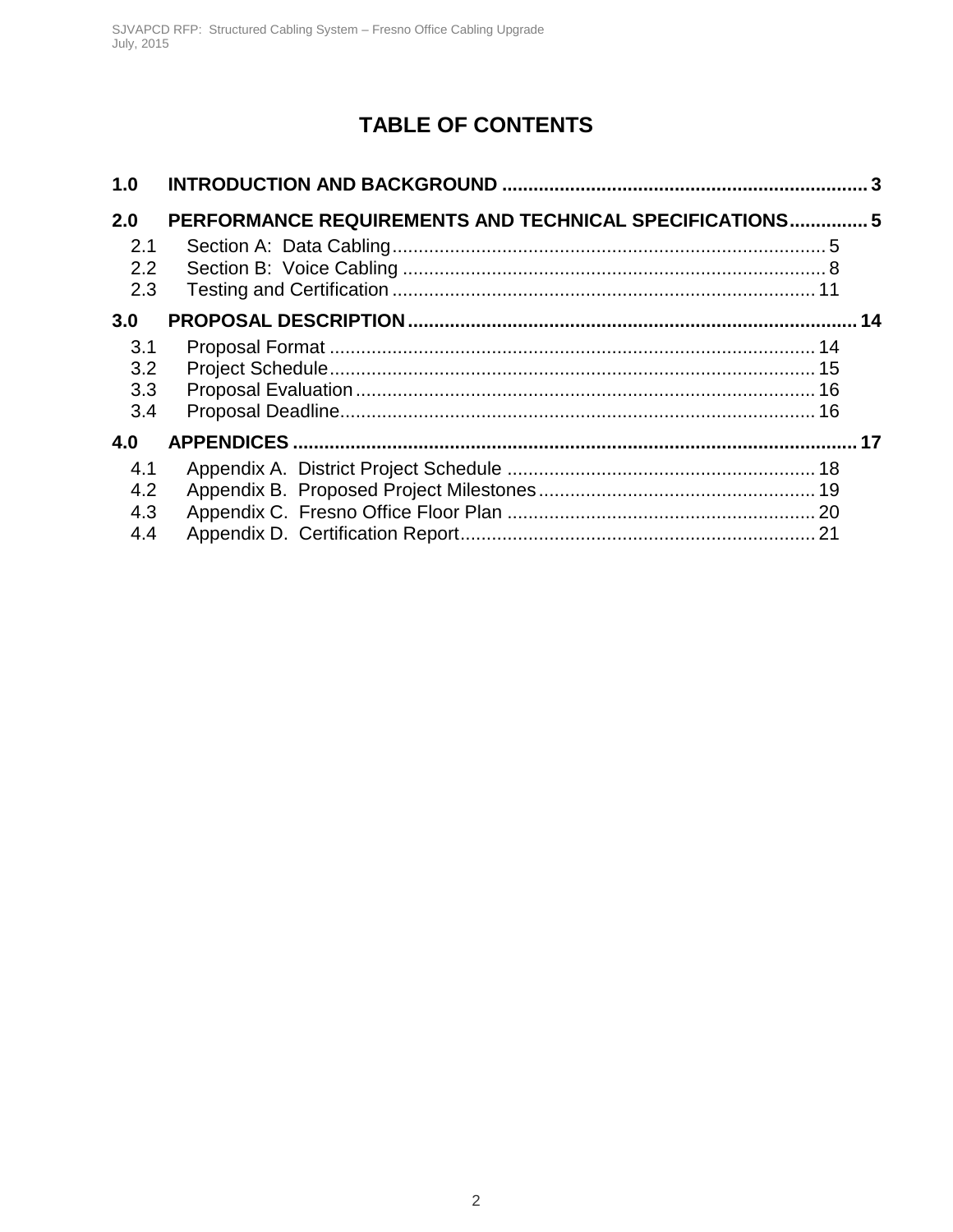### <span id="page-3-0"></span>**1.0 INTRODUCTION AND BACKGROUND**

The San Joaquin Valley Unified Air Pollution Control District (District) was formed in 1991 to assume all responsibilities for air pollution control in the San Joaquin Valley Air Basin. This air basin consists of the seven counties of Tulare, Kings, Fresno, Madera, Merced, Stanislaus, and San Joaquin, plus the Valley portion of Kern County. The Central Region/administrative office is in Fresno, the Southern Region office is in Bakersfield, and the Northern Region office is in Modesto. The District's 15-member Governing Board is comprised of eight county Supervisors from each of the eight Valley counties, five City Council members selected from cities within the District, and two public members appointed by the Governor.

It is the intent of the District to upgrade the existing ANSI/TIA/EIA-568-C.1-2009, Commercial Building Telecommunications Cabling Standard, Part 1 General Requirements compliant structured cabling system in the Fresno office; data cabling to Category 6A (10GBase-T) certified specifications and voice cabling to Category 6 certified specifications. The operational dates for this cabling upgrade project are detailed in the Project Schedule timeline (Appendix A). In general, the overall cabling project will take place in phases from July through October 2015.

The purpose of this document is to request proposals from contractors interested in providing a complete and operational structured cabling system (including labor, materials, transportation, equipment, miscellaneous services, etc., required to accomplish this result). Anything that may be reasonably construed as a necessary part of the upgrade and its complete installation is to be included, whether or not specifically shown or mentioned. All work done by the contractor and materials supplied by the contractor shall comply with the applicable sections of the following codes for installation of telecommunications cabling:

- Uniform Building Code (UBC)
- National Electrical Code (NEC/NFPA 70)
- National electrical Safety Code (NESC IEEE C 2)
- Local Codes, amendments, and ordinances

All materials and installation practices shall comply with the applicable sections of the following Telecommunications Industry Standards:

- ANSI/TIA/EIA-568-C.1-2009, Commercial Building Telecommunications Cabling Standards, Part 1: General Requirements.
- ANSI/TIA/EIA-568-C.2-2009, Commercial Building Telecommunications Cabling Standards, Part 2: Balanced Twisted Pair Cabling Components.
- ANSI/TIA/EIA-569-B-2004, Commercial Building Standards for Telecommunications Pathways and Spaces.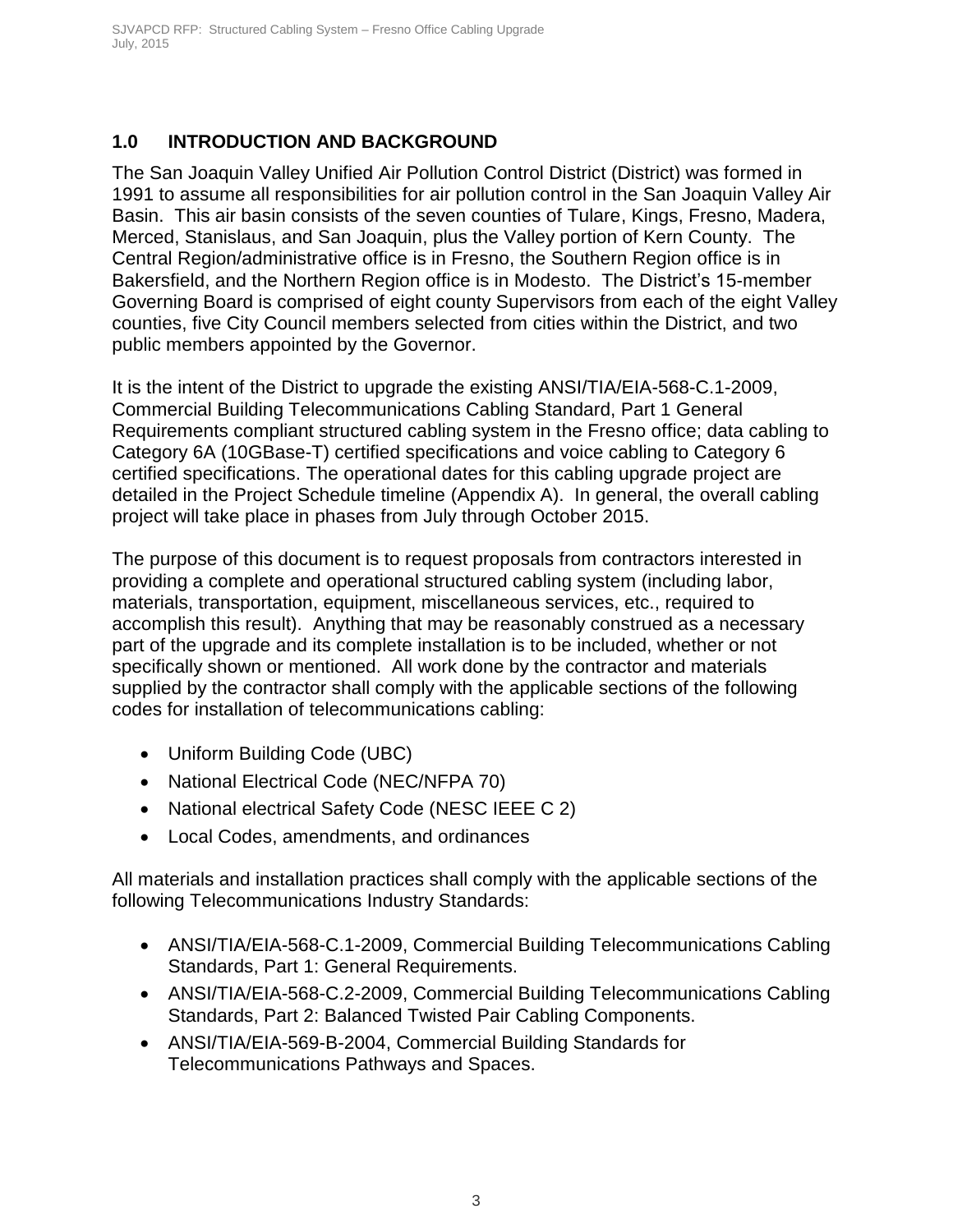- ANSI/TIA/EIA-606-B-2012, The Administration Standard for the Telecommunications Infrastructure of Commercial Building.
- ANSI/TIA/EIA-607-B-2011, Commercial Building Grounding and Bonding Requirements for Telecommunications.

Selection of the successful responding vendor will be based on the District's sole judgment of all proposals, particularly which one best qualifies for acceptance and most nearly meeting District needs. While the lower cost is an important consideration in the selection process, it may not be the only consideration for the final selection After selection of the successful response, if any, and prior to signing a contract for implementation, the District may modify, by mutual agreement, the system requirements by adding or deleting specific equipment or optional features. The evaluation process will be directed primarily at those capabilities clearly shown in the written proposal submitted. However, the District may request any or all firms submitting proposals to make oral presentations during the evaluation process and/or provide additional information.

The District reserves the right to accept other than the lowest-priced proposal and to negotiate with proposers if it is in the best interest of the District to do so. The District reserves the right to reject any and all proposals.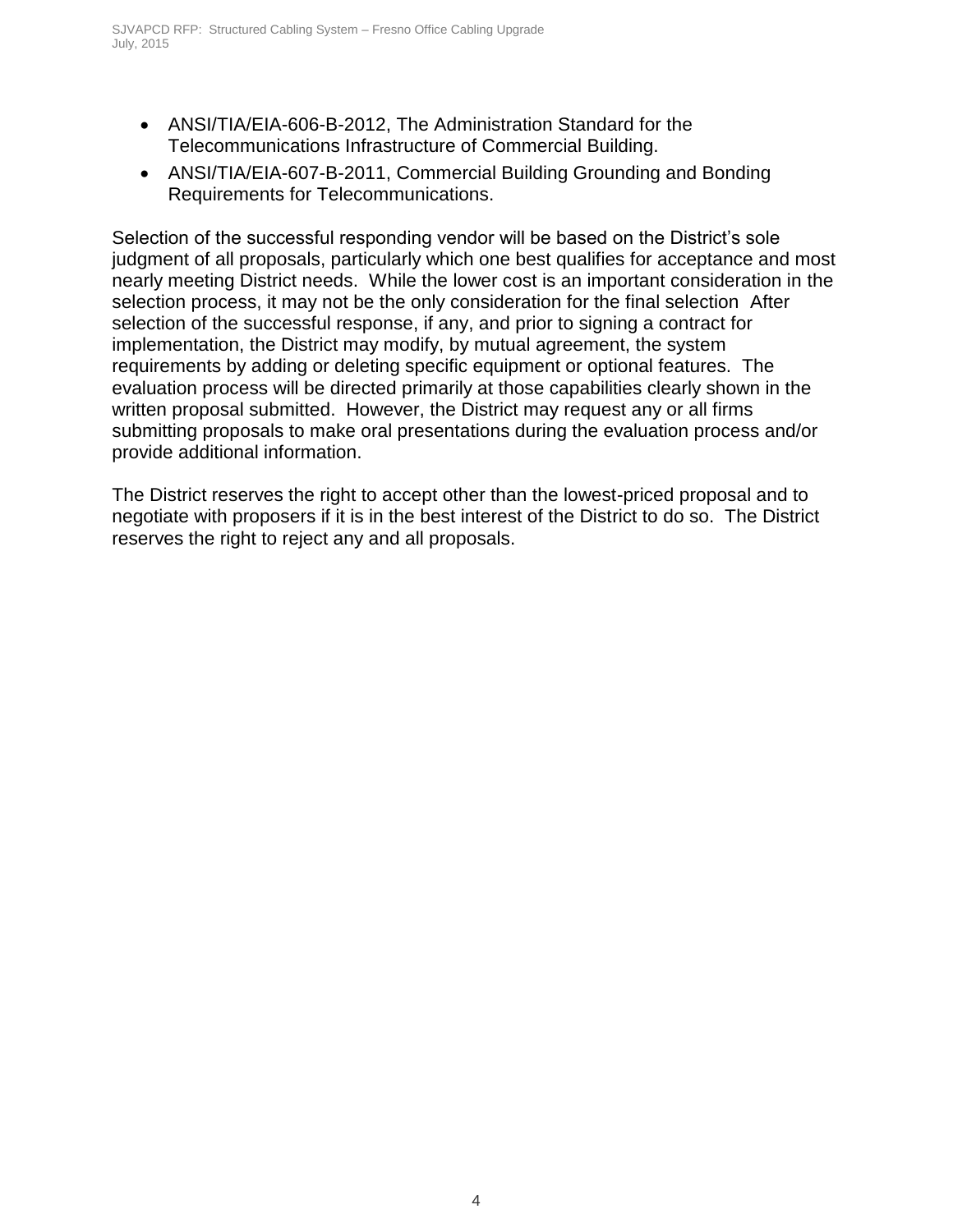### <span id="page-5-0"></span>**2.0 PERFORMANCE REQUIREMENTS AND TECHNICAL SPECIFICATIONS**

The technical specifications for this RFP are explained in the following section. Unless expressly specified, all other sections of this document refer to the overall project as a single entity.

There will be a mandatory on-site inspection for prospective bidders, scheduled at 1:30 PM on Monday, July 13, 2015. This on-site inspection will allow for briefing on and specific questions about the project. No exceptions to this scheduling are available, and no individual appointments will be made.

### <span id="page-5-1"></span>**2.1 Section A: Data Cabling**

It is the intent of the District for the contractor to design, purchase, install, and certify an ANSI/TIA/EIA-568-C.1-2009, Commercial Building Telecommunications Cabling Standard, Part 1 General Requirements compliant structured cabling system to upgrade its existing data cabling system in the Fresno office to Category 6A (10GBase-T) certified specifications. The completion of all phases of the project should be no later than Friday, October 30, 2015. This cabling system shall be a standard Category 6A (10GBase-T) system throughout.

The contractor selected for this project will provide the following services:

### **2.1.1 Design**

It is the responsibility of the contractor to ensure that all cabling complies with applicable standards. While the District will provide preliminary design overviews, the contractor will be responsible for final design that will meet standards and accomplish the intended purposes.

The District's main office is located at 1990 E. Gettysburg Avenue in Fresno. The data cabling portion of the cabling project intends to upgrade the current Category 5 cabling standard to the Category 6A (10GBase-T) standard. It is estimated that 540 horizontal wiring segments/cables will be upgraded for this portion of the project. Included in the number of the horizontal wiring segments, there are data drops above the ceiling for connection to Wi Fi access points. The contractor is also responsible for providing the District with a per segment/cable price for additional data connections not included in this RFP. In addition, the contractor is responsible for providing the District with a per segment/cable price for additional data connections requested after completion of this project (prices to be guaranteed to the District for a period of twelve (12) months from District acceptance of the installed system).

The locations of the drops are indicated on the building floor plan (see Appendix B), and/or detailed by the District site contact. There are also drops above the ceiling for Wi Fi access points that are not identified on the building floor plan. All final cable locations must be reviewed with the site contact.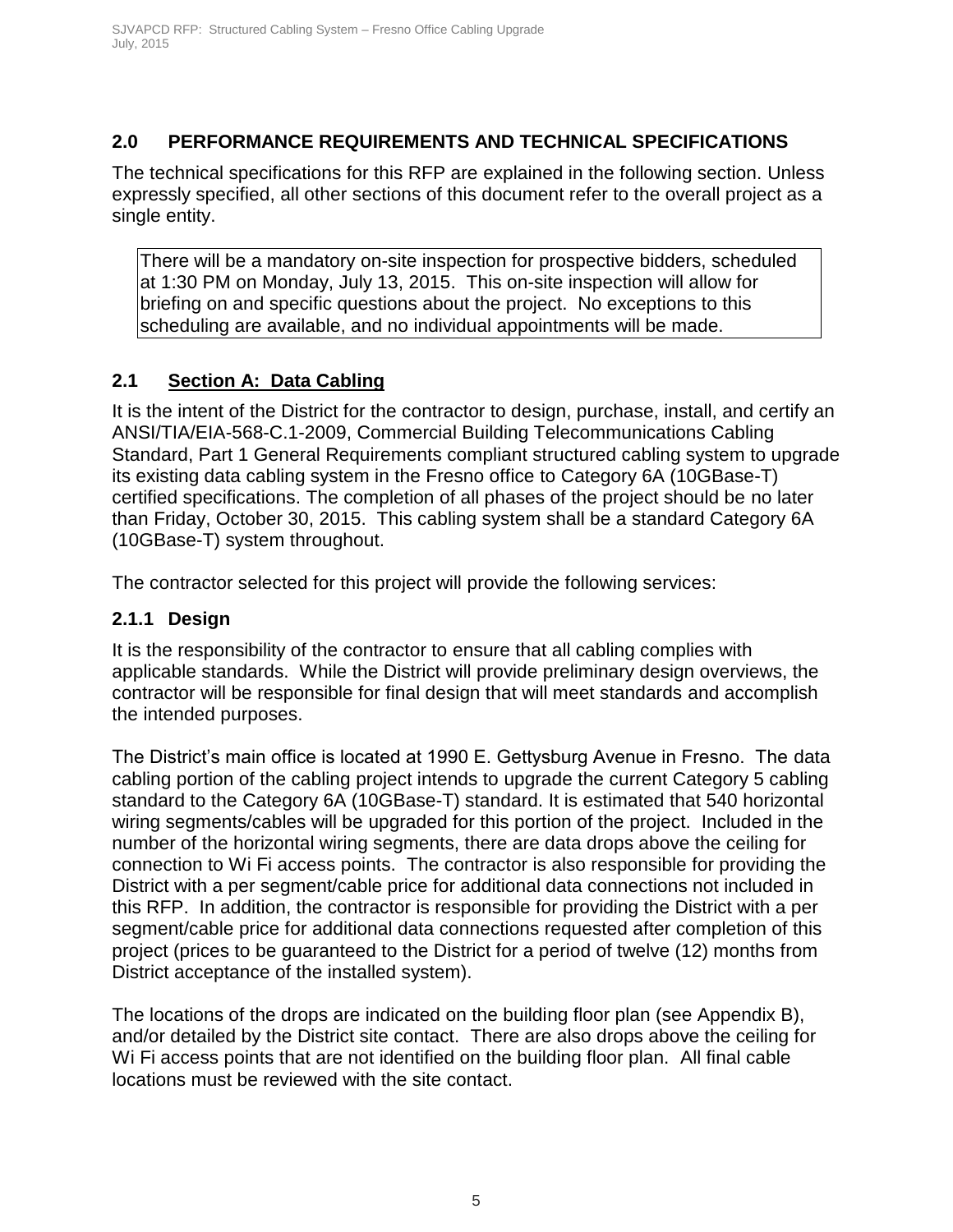### **2.1.2 Purchase**

The contractor shall be responsible for the purchase of all necessary materials and equipment (unless otherwise specified) for the installation and testing of the structured cabling system specified in this RFP.

### **2.1.3 Installation**

The contractor is responsible for the following:

- Provide and install horizontal and vertical wiring runs to provide connections for all workstation, copier/printer, and other data networked device drop locations to the Computer Room (CR), Telecommunications Closet/Main Point of Entry (MPOE) and above ceiling locations (for connection to Wi Fi access points) with blue jacket four (4) pair Category 6A (10GBase-T) UTP cable. Vendor is responsible for selecting the optimum cable and it must meet the appropriate building code requirements. UTP cables from CR and MPOE locations to all work areas are to be in approved raceways for each location. All four (4) pairs of each cable are to be punched down at the patch panel and at the workstation jacks, and there should be one computing device per cable.
- Provide and install 48-port Category 6A (10GBase-T) patch panel for data jacks to floor workstations as needed (Hubbell #HP6A48U for example).
- Provide a minimum 4' slack loop in the accessible ceiling for each drop location.
- Provide pull lines in District-designated conduits, to be of sufficient strength to enable future cable pulls through the conduits.
- Provide and install Category 6A (10GBase-T) 8-pin modular (RJ45) jacks and faceplates (Systimax MGS600 or equivalent) to accommodate all workstation drop locations. It is the District's intention for all faceplates to be mounted flush with the wall surface unless specifically authorized by the District (no surface mounted jack modules). The District reserves the right to review all drop locations and make alternate suggestions where necessary. Each data connection to the workstation wall jack must be terminated using an orange 8-pin 568B modular RJ45 jack, mounted in ivory faceplates.
- Provide and install corresponding ceiling and wall conduit sleeves to allow cabling to pass through the CR and MPOE drop ceiling and other wall penetrations (as needed). It is the intention of the District to re-use the current wall conduits where possible and install new conduits as needed. All penetrations of fire-rated walls will also require sufficient sealing in order to meet existing fire regulations.

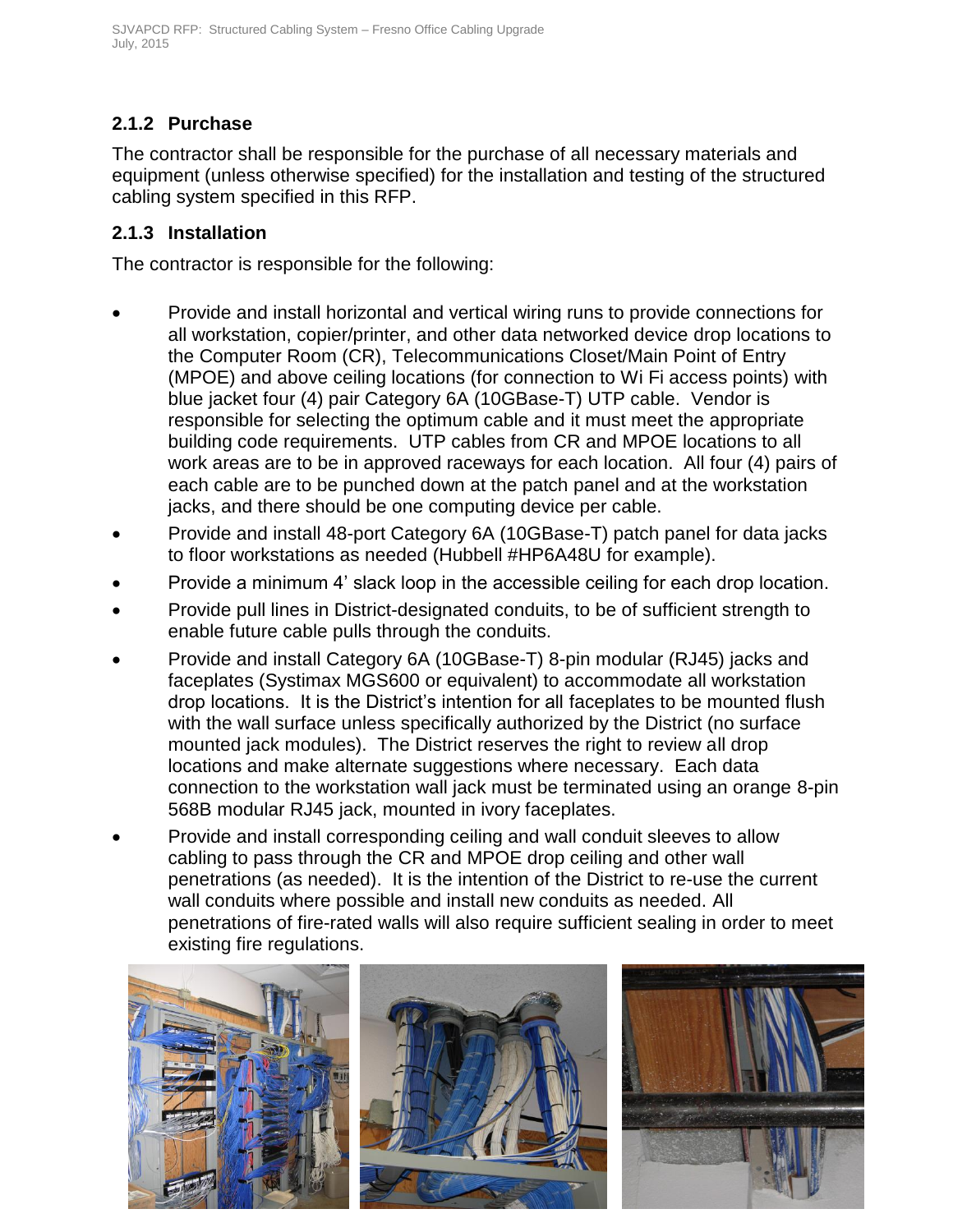- Cables should be neatly dressed and supported by the existing cable management system attached to the rack(s) and/or patch panels. It is the intention of the District that the previously installed cabling system is matched as closely as possible.
- The cable system should be self-supported every four (4) feet by means of Caddy wide base cable hangers, Bridal Rings with saddles, or other approved Category 6A (10GBase-T) supports. All cable supports and pathways are to be provided by the contractor and shall not be attached to existing ceiling wires, pipes, conduits, etc. Cable runs must not lie directly on the ceiling grid. Installation of cabling should be bundled in a main route, and drops branched off at building angles at each location as required. Cable runs must avoid any sources of electrical or mechanical interference.
- Wire twists for all pairs must be maintained up to the point of termination (within 13 mm or 0.5 in for Category 6A (10GBase-T) installations).
- There must be a minimum bend radius of four (4) times the cable diameter for 4 pair cable.
- Cable length from punch block to wall plate should not exceed 90 meters. It is the intention of the District that the installed cabling system is routed for optimal paths from punch block to wall plate in order to eliminate exceeding CAT 6A cable length specifications.
- Each cable should be permanently labeled at the work area faceplate and at the patch panel(s). Hand written labels are not acceptable. All labels should be machine printed black-on-white opaque tape. The font should be at least oneeighth inch (1/8") in height, block characters, and legible. If District-authorized surface mount modules are utilized, the label should be visible on the top of the module. The numbering scheme shall match the established scheme of 1D###, where '1' indicates the MPOE location and '2' indicates CR location; 'D' indicates data (as opposed to voice); and '###' indicates sequential numbers to correspond to the drop locations throughout the office space. The District is interested in the vendor's approach to labeling the data drops located above the ceiling.
- The numbering pattern shall be ordered in a logically consecutive manner around the office space. It is the District's intention to align the data drop numbering with the voice drop numbering as much as possible. The District reserves the right to review the numbering pattern and make alternate suggestions where necessary.
- This network will use T568B wiring standards for all modular 8-pin (RJ-45) connections. The T568B standard is as follows: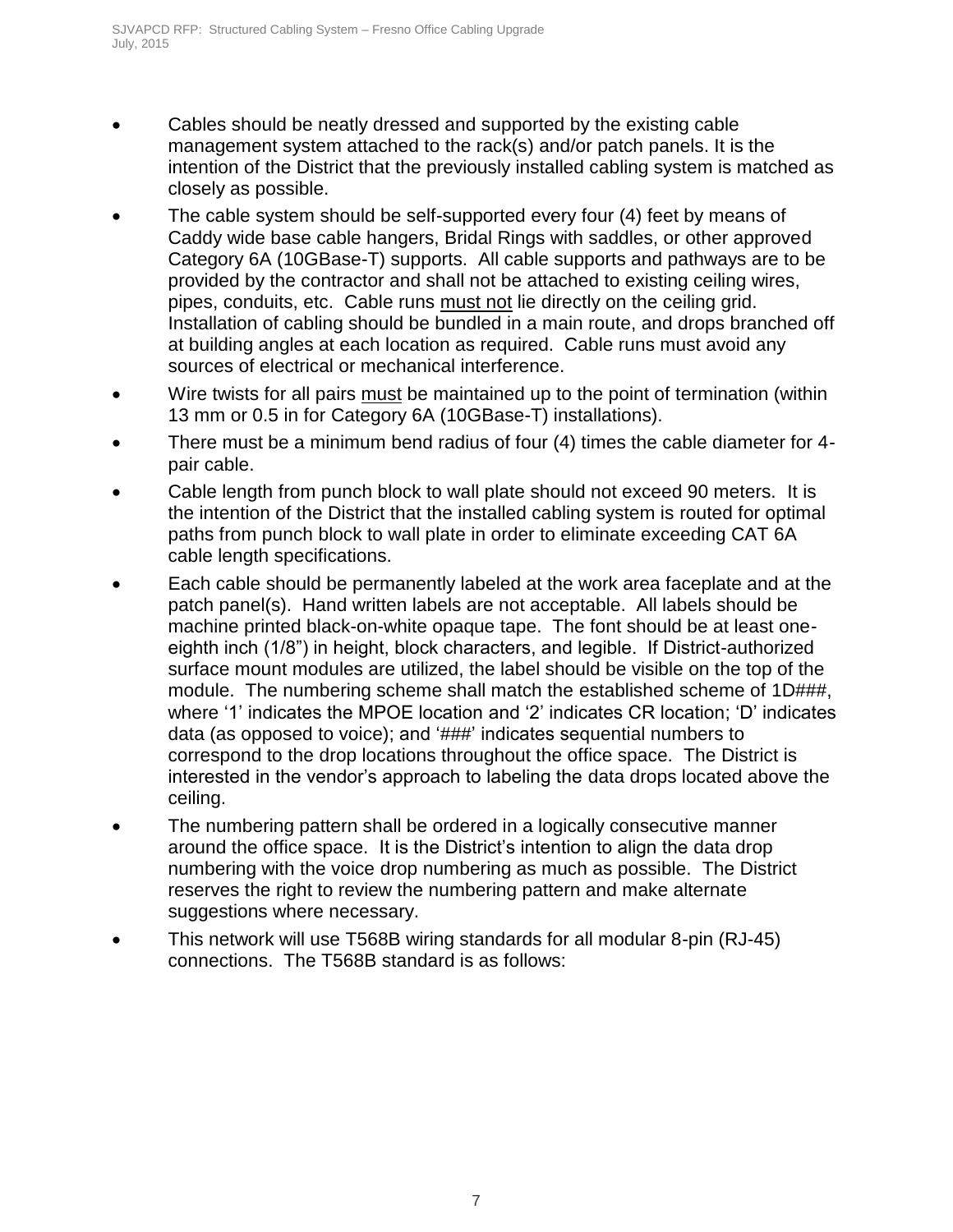| <b>PIN</b> | <b>COLOR</b> | <b>INDICATOR</b> |      |  |
|------------|--------------|------------------|------|--|
|            | White        | Orange           | W-O  |  |
| 2          |              | Orange           |      |  |
| 3          | White        | Green            | W-G  |  |
|            |              | <b>Blue</b>      |      |  |
| 5          | White        | <b>Blue</b>      | W-BI |  |
| 6          | Green        | G                |      |  |
|            | White        | <b>Brown</b>     | W-Br |  |
| я          | <b>Brown</b> |                  |      |  |

- The work performed under this specification shall be of good quality and performed in a workmanlike manner. In this context, "good quality" means the work shall meet industry technical standards and quality of appearance. The District reserves the right to reject all or a portion of the work performed, either on technical or aesthetic grounds.
- The contractor should complete the installation of cabling in accordance with the EIA/TIA-568B Category 6A (10GBase-T) standards. Installation practices should be consistent with those entailed in the BICSI (Building Industry Consulting Services International) Telecommunications Distribution Methods Manual and will conform to all national, state and local municipal building codes.

*Note Throughout this RFP, Systimax and other manufacturers are cited, along with specific part numbers. These citations are for the purpose of establishing quality, function, and performance criteria. The contractor may provide approved alternatives. The District reserves the right to require a complete sample of any proposed item (with manufacturer specification sheets) and may, if necessary, request a sample tested by an independent testing laboratory to prove equality. The decision of the District regarding equality and proposed equal items will be final.*

### <span id="page-8-0"></span>**2.2 Section B: Voice Cabling**

It is the intent of the District for the contractor to design, purchase, install, and certify an ANSI/TIA/EIA-568-C.1-2009, Commercial Building Telecommunications Cabling Standard, Part 1 General Requirements compliant structured cabling system to upgrade its existing voice cabling system in the Fresno office to Category 6 certified specifications. The completion of all phases of the project should be no later than Friday, October 30, 2015. This cabling system shall be a standard Category 6 system throughout.

The contractor selected for this project will provide the following services: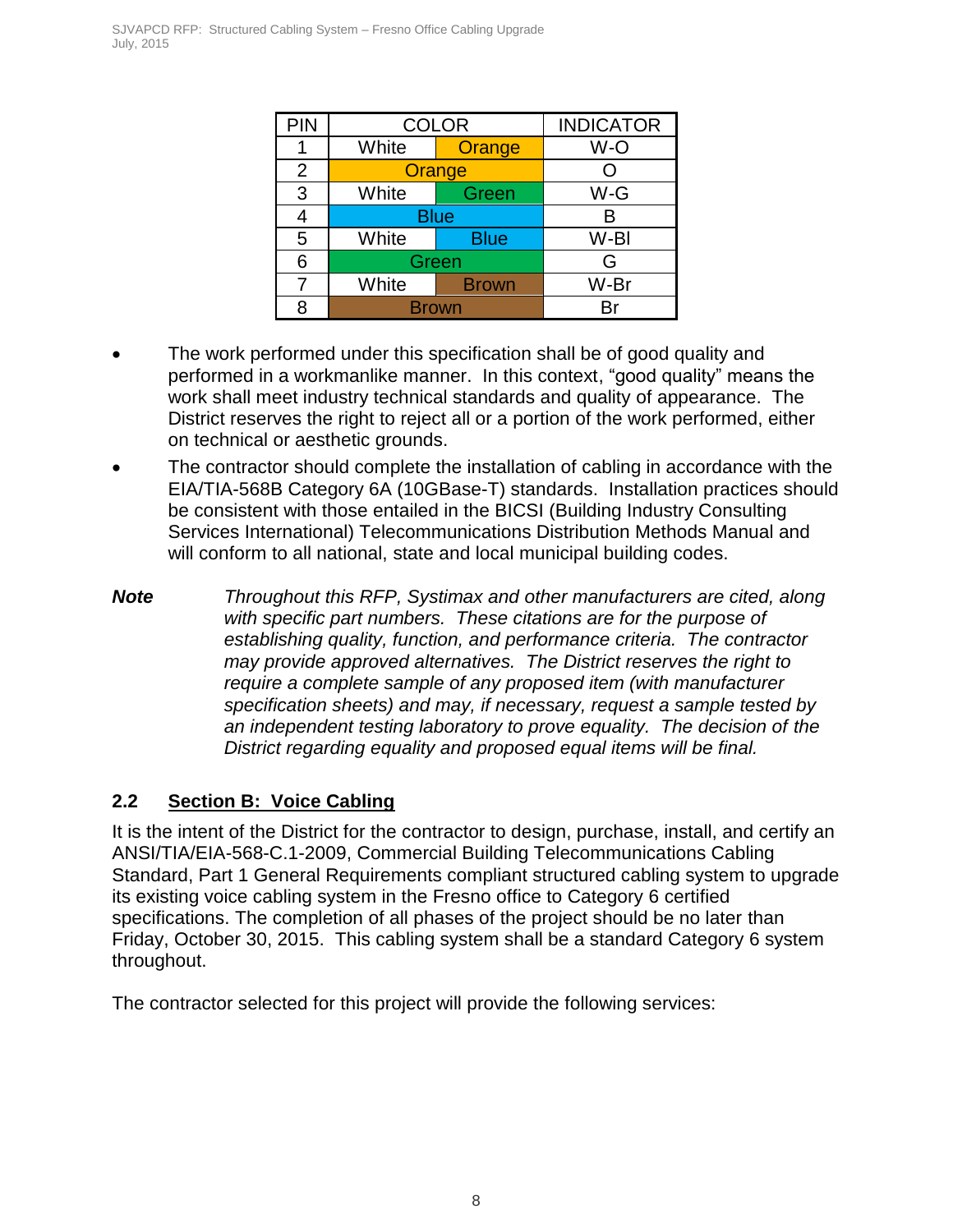### **2.2.1 Design**

It is the responsibility of the contractor to ensure that all cabling complies with applicable standards. While the District will provide preliminary design overviews, the contractor will be responsible for final design that will meet standards and accomplish the intended purposes.

The District's main office is located at 1990 E. Gettysburg Avenue in Fresno. The voice cabling portion of the cabling project intends to upgrade the current Category 5 cabling standard to the Category 6 standard. It is estimated that there are 350 horizontal wiring segments/cables that will be upgraded for the voice cabling portion of the project. The contractor is also responsible for providing the District with a per segment/cable price for additional voice connections not included in this RFP. In addition, the contractor is responsible for providing the District with a per segment/cable price for additional voice connections requested after completion of this project (prices to be guaranteed to the District for a period of twelve (12) months from District acceptance of the installed system).

The locations of the drops are indicated on the building floor plan (see Appendix B), and/or detailed by the District site contact. All final cable locations must be reviewed with the site contact.

### **2.2.2 Purchase**

The contractor shall be responsible for the purchase of all necessary materials and equipment (unless otherwise specified) for the installation and testing of the structured cabling system specified in this RFP.

### **2.2.3 Installation**

The contractor is responsible for the following:

- Provide and install horizontal and vertical wiring runs to provide connections for all telephone drop locations to the Computer Room (CR) and Telecommunications Closet/Main Point of Entry (MPOE) with white jacket four (4) pair Category 6 UTP cable. Vendor is responsible for selecting the optimum cable and it must meet the appropriate building code requirements. UTP cables from CR and MPOE locations to the work area are to be in approved raceways for each location. All four (4) pairs of each cable are to be punched down at the patch panels and at the telephone jacks.
- Provide and install 48-port Category 6 patch panel for voice jacks to floor locations as needed (Hubbell #P6E48U or equivalent).
- Provide a minimum 4' slack loop in the accessible ceiling for each drop location.
- Provide pull lines in District-designated conduits, to be of sufficient strength to enable future cable pulls through the conduits.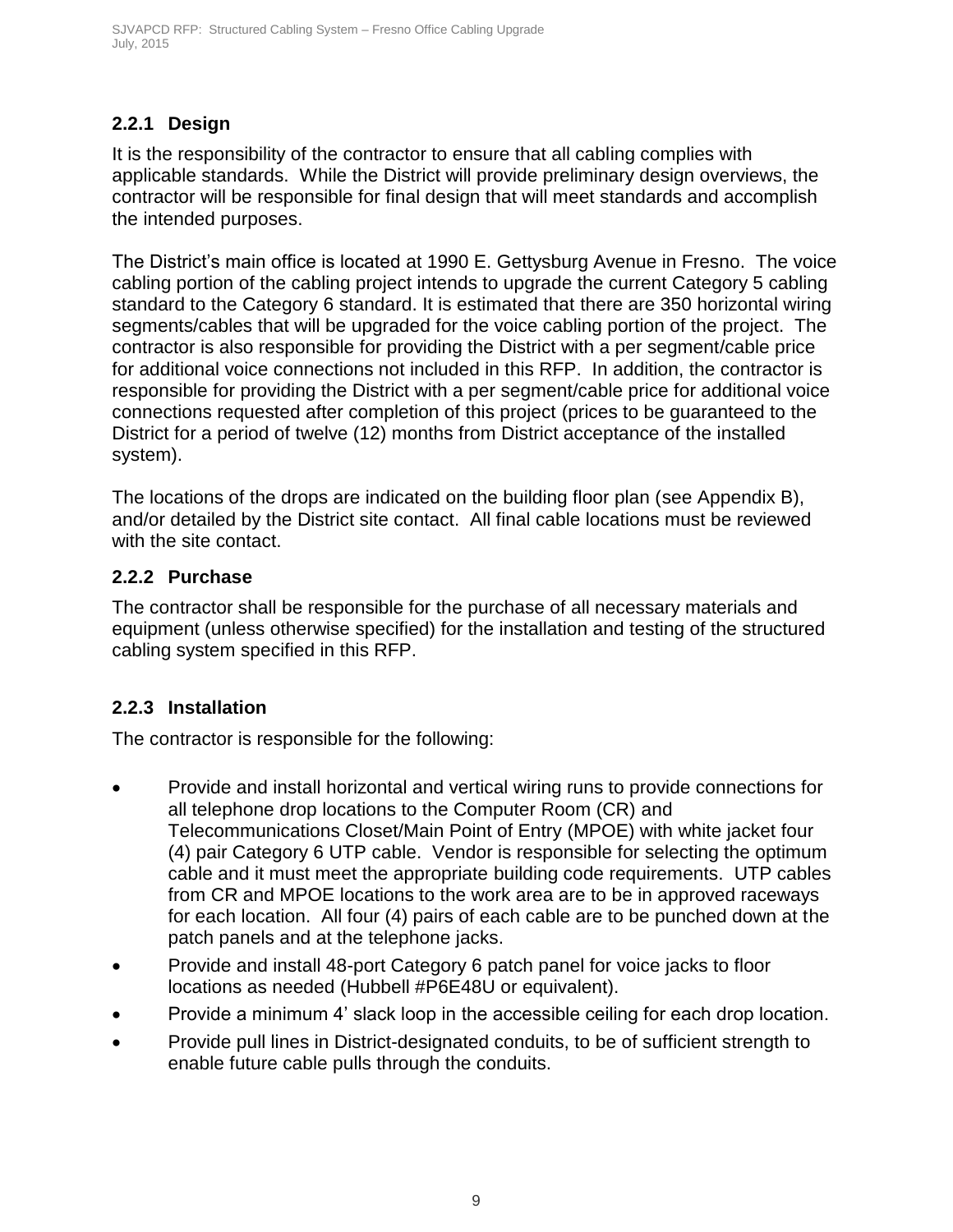- Provide and install Category 6 8-pin modular (RJ45) jacks and faceplates (Systimax M100 Series or equivalent) to accommodate all telephone drop locations. It is the District's intention for all faceplates to be mounted flush with the wall or post surface unless specifically authorized by the District (no surface mounted jack modules). The District reserves the right to review all drop locations and make alternate suggestions where necessary. Each voice connection to the telephone wall jack must be terminated using an ivory 8-pin 568B modular RJ45 jack, mounted in ivory faceplates.
- Cables should be neatly dressed and supported by a cable management system attached to the rack(s) and/or patch panels.
- The cable system should be self-supported every four (4) feet by means of Caddy wide base cable hangers, Bridal Rings with saddles, or other approved Category 6 supports. All cable supports and pathways are to be provided by the contractor and shall not be attached to existing ceiling wires, pipes, conduits, etc. Cable runs must not lie directly on the ceiling grid. Installation of cabling should be bundled in a main route, and drops branched off at building angles at each location as required. Cable runs must avoid any sources of electrical or mechanical interference.
- Wire twists for all pairs must be maintained up to the point of termination (within 13 mm or 0.5 in for Category 6 installations).
- There must be a minimum bend radius of four (4) times the cable diameter for 4 pair cable.
- Cable length from punch block to wall plate should not exceed 90 meters.
- Each cable should be permanently labeled at the work area faceplate and at the punch down block. Hand written labels are not acceptable. All labels should be machine printed black-on-white opaque tape. The font should be at least oneeighth inch (1/8") in height, block characters, and legible. If District-authorized surface mount modules are utilized, the label should be visible on the top of the module. The numbering scheme shall match the established scheme of 1V###, where '1' indicates the MPOE location and '2' indicates CR location; 'V' indicates voice (as opposed to data); and '###' indicates sequential numbers to correspond to the drop locations throughout the office space.
- The numbering pattern shall be ordered in a logically consecutive manner around the office space. It is the District's intention to align the voice drop numbering with the data drop numbering as much as possible. The District reserves the right to review the numbering pattern and make alternate suggestions where necessary.
- This network will use T568B wiring standards for all modular 8-pin (RJ-45) connections. The T568B standard is as follows: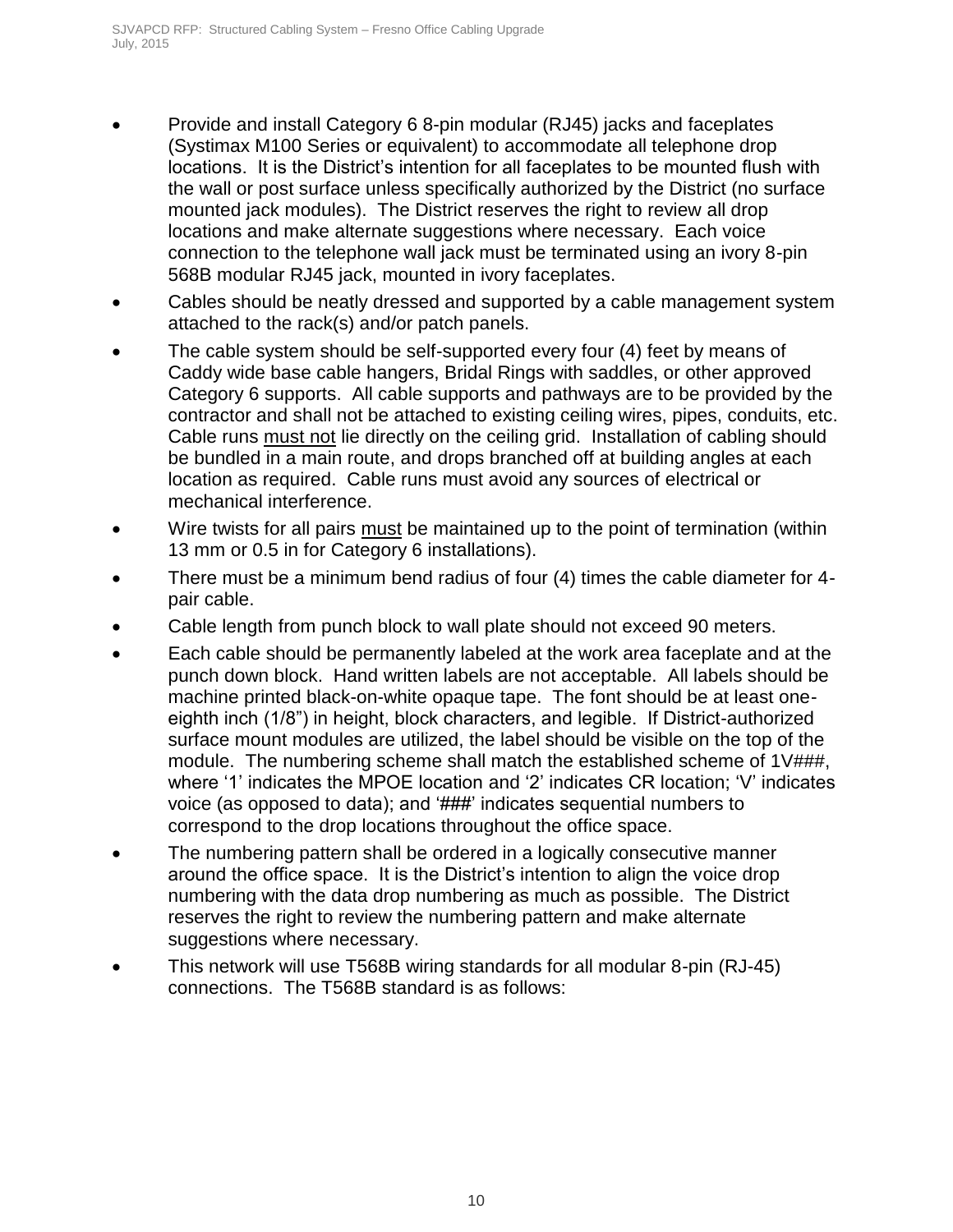| PIN | <b>COLOR</b> | <b>INDICATOR</b> |      |  |  |
|-----|--------------|------------------|------|--|--|
|     | White        | Orange           | W-O  |  |  |
| 2   |              | Orange           |      |  |  |
| 3   | White        | W-G<br>Green     |      |  |  |
|     | <b>Blue</b>  | в                |      |  |  |
| 5   | White        | <b>Blue</b>      | W-BI |  |  |
| 6   | Green        | G                |      |  |  |
|     | White        | <b>Brown</b>     | W-Br |  |  |
| я   | Brown        |                  |      |  |  |

- The work performed under this specification shall be of good quality and performed in a workmanlike manner. In this context "good quality" means the work shall meet industry technical standards and quality of appearance. The District reserves the right to reject all or a portion of the work performed, either on technical or aesthetic grounds.
- The contractor should complete the installation of cabling in accordance with the EIA/TIA-568B Category 6 standards. Installation practices should be consistent with those entailed in the BICSI (Building Industry Consulting Services International) Telecommunications Distribution Methods Manual and will conform to all national, state and local municipal building codes.

### <span id="page-11-0"></span>**2.3 Testing and Certification**

### **2.3.1 Testing Unit**

The UL Level 4 testing unit should be capable of testing the installed cables at ANSI/TIA/EIA-568-C.1-2009, Commercial Building Telecommunications Cabling Standards, Category 6A (10GBase-T) specifications. Fluke DTX, and IDEAL LanTEK II are examples of this type of testing unit.

### **2.3.2 Tests**

The objective of cable testing is to certify the installed cable to current Category 6A (10GBase-T) (for data cables) and Category 6 (for voice cables) standards. For this installation the definition of "channel" will include the horizontal cable from the patch panel to the work area terminating jack. The patch cables used for testing should be manufacturer supplied and meet Category 6A (10GBase-T) specifications. The following diagram illustrates the configuration for cable testing: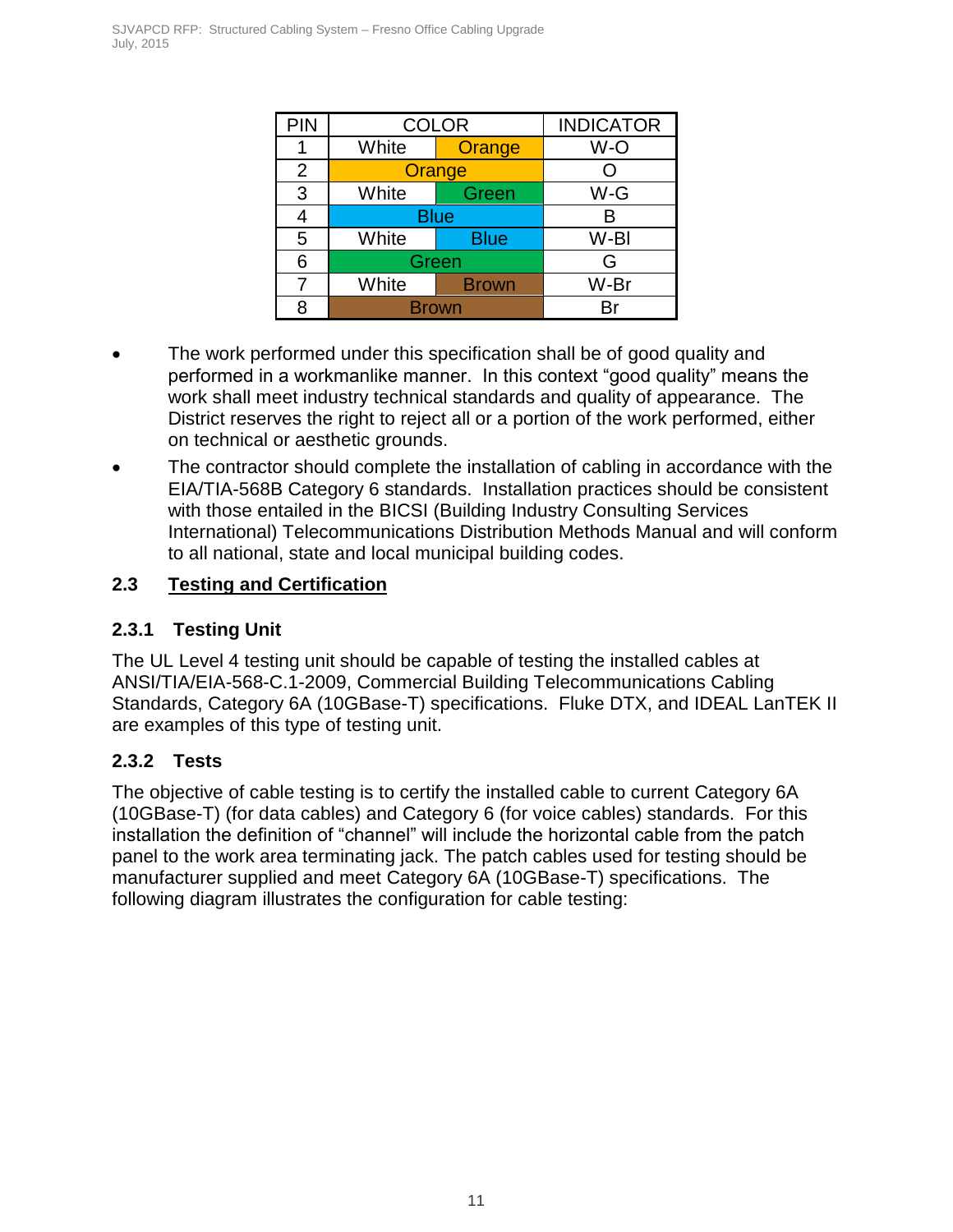

At a minimum the following tests should be conducted on each cable and included in the final certification report:

#### **Wire Map**

The wire map test checks the twisted-pair cabling to verify correct wiring. The status should be PASS/FAIL. All cables should achieve a PASS rating in the final certification report.

#### **Propagation Delay**

Propagation delay, or delay, is a measure of the time required for a signal to propagate from one end of the circuit to the other. Delay is measured in nanoseconds (nS). Typical delay for category 6 UTP is a bit less than 5 nS per meter (worst case allowed is 5.7 nS/m).

#### **Delay Skew**

Propagation (skew) is the difference between the propagation delay on the fastest and slowest pairs in a UTP cable. Some cable constructions employ different types of insulation materials on different pairs. This effect contributes to unique twist ratios per pair and to skew.

#### **Near End Crosstalk (NEXT)**

NEXT is a measure of the amount of signal which "leaks" from the station's/hub's transmitter to its own receiver. NEXT should be reported on a worst pair basis, and must be tested from both ends (wiring closet and work area) to ensure line integrity.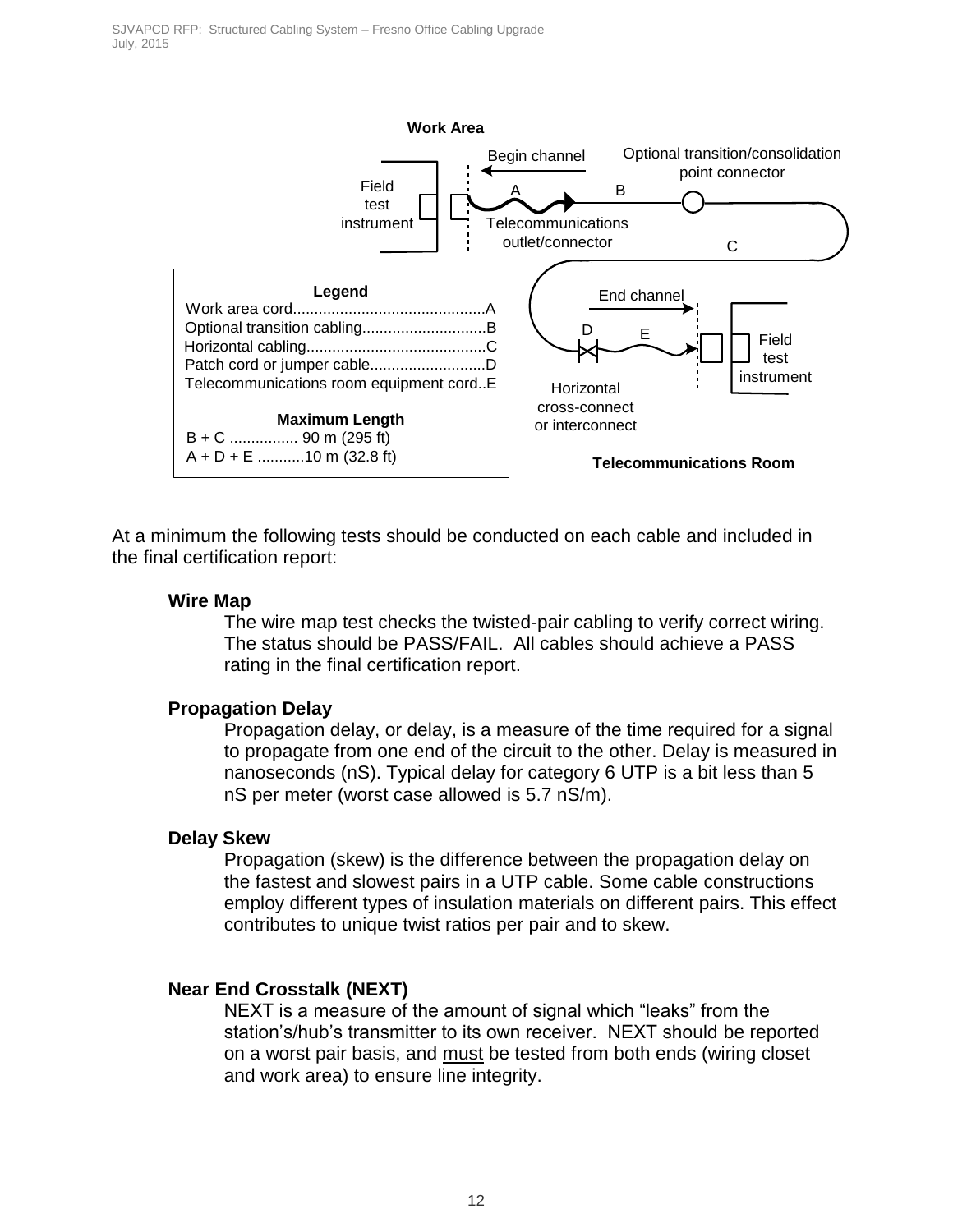#### **Attenuation or Insertion Loss**

Attenuation measures the amount of signal loss in decibels (dB) on twisted-pair cable.

#### **Attenuation to Crosstalk Ratio (ACR)**

ACR reports the difference between NEXT and attenuation on the network. This measurement shows how much larger the received signal of a pair is compared to the noise on the same pair. The reported measurement should represent the cable's worst pair.

#### **Cable Length**

Length should show the overall distance (in feet) covered by the horizontal segment.

All measurements should be reported on Fluke DTX printouts (or equivalent) or on a "Certification Report", and should conform to the testing standards as specified in the (TIA/EIA, 2001), Commercial Building Telecommunications Cabling Standard, Part 1 General Requirements.

The contractor, any sub-contractors, and/or any hired staff by the contractor shall be bonded and shall pay for any damage to other District work or facilities (walls, carpet, tiles, other wiring, etc.) that occurs during the installation of the cabling system, and appears within a period of one year from the date of acceptance of work. The contractor shall provide a one-year warranty of the installed system against defects in material and workmanship. Within the warranty period, all labor and materials shall be provided at no expense to the District during normal working hours, and the contractor must provide a twenty-four (24) hour response time. The warranty period shall begin on the date of acceptance by the District.

District acceptance of the structured cabling system shall be based on the results of testing, functionality, and the receipt of documentation. With regard to testing, all cables must meet the specifications included in this RFP. The contractor shall be responsible for the testing of one hundred percent (100%) of the installed segments/cables at the District location (see Appendix C – Certification Reports). Any segment that does not meet the specifications included in this RFP shall be repaired/replaced, at no labor/materials cost to the District, by the contractor to the satisfaction of the District. With regard to documentation, the District requires the floorplan drawing to be an editable AutoCAD format that includes all cable drop locations and #'s. Final cable floorplan drawings, certification printouts, etc shall be submitted to the District within 30 days of completion of the project. All final documentation must be reviewed with the District site contact.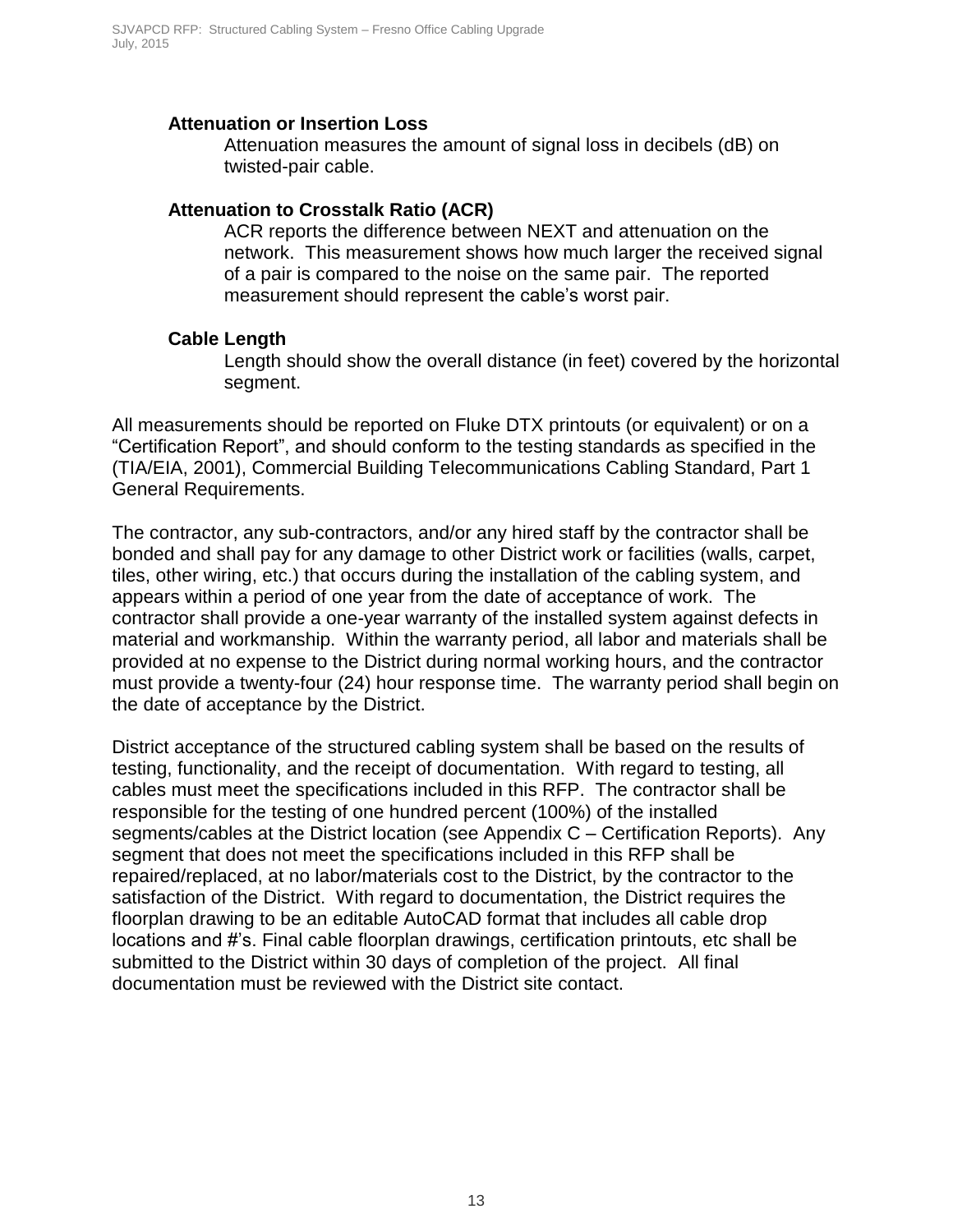### <span id="page-14-0"></span>**3.0 PROPOSAL DESCRIPTION**

#### <span id="page-14-1"></span>**3.1 Proposal Format**

Each proposal submitted **must** contain the following information in order of presentation in order to receive consideration:

- 1. Section 1: A separate title sheet containing the proposal title, your firm's name, address, telephone number, and fax number, the name of your firm's contact person and email address, and the proposal submittal date.
- 2. Section 2: A brief statement of your understanding of the work to be done in this project. Included in this section should be a detailed "project implementation schedule" corresponding with the District's stated critical dates, and preliminary working drawings of the proposed cable systems.
- 3. Section 3: A statement of the all-inclusive fee to be charged for this project, with specific materials, labor, estimated hours, and other expenses contained within the all-inclusive fee. A detailed bill of materials should be included. The bill of materials should contain manufacturer, manufacturer part numbers, product description, quantity, unit price, and price extension. Included in this section should also be manufacturer specification/certification sheets for all materials used (cable, outlets, etc).
- 4. Section 4: A separated listing of per segment pricing for addition or deletion of connections prior to installation, as well as per segment pricing for time and materials for additional connections requested after completion of this project (available for a period of twelve (12) months from District acceptance of installed system).
- 5. Section 5: A list of instrumentation to be used for testing of the structured cable system.
- 6. Section 6: Descriptions of relevant experience and training for your firm in the design, purchase, and installation of similar cabling systems. A copy of your firm's valid C-7 or C-10 California State Contractor's License (this license must have been issued prior to January 1, 2009). No other license classification is acceptable. A list of names, titles, organizations, addresses, and telephone numbers of references that can provide information about your firm's work on similar projects. These references should also include the dates of association, and a complete description of the responsibilities of your firm for each project. In addition, include a listing of all insurance coverage and amounts applicable to your firm. (NOTE: contractor must comply with all federal and state fire and safety regulations, conform to all ADA regulations and requirements, and be familiar with local, state, and federal rules and regulations pertaining to the performance of this work.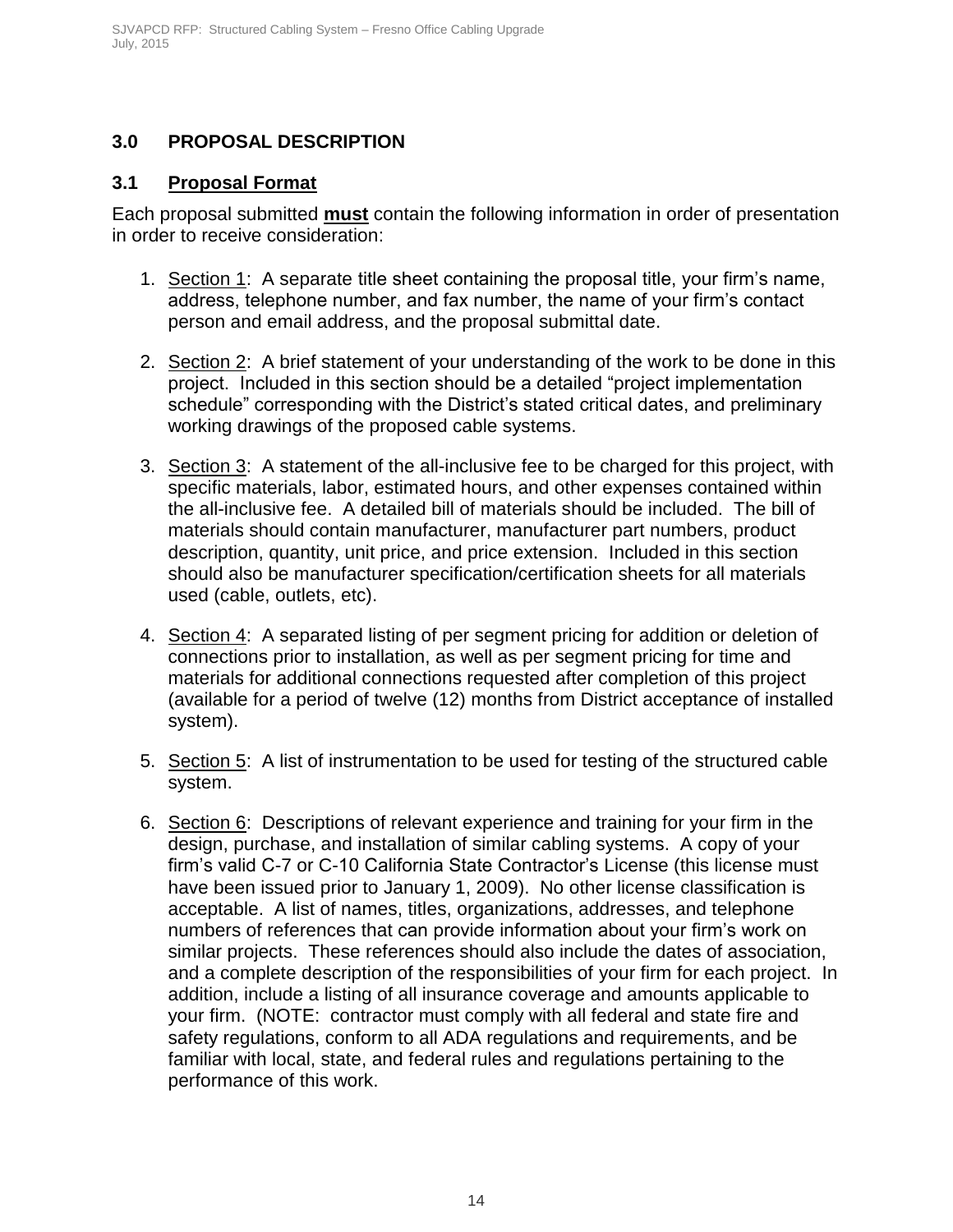### <span id="page-15-0"></span>**3.2 Project Schedule**

The project described by this RFP involves upgrading/replacing building cabling that is currently being used. The schedule of implementation for this project is of critical concern to the District. In order to minimize safety risks/concerns and work disruption to District staff, the implementation of the project must be performed in phases with the bulk of the work performed outside of regular business hours. The time requirements for implementation of this project are:

- Expected project work hours are between the hours of 7pm 3am
- In addition to night work, weekend work is acceptable
- All old cabling will be removed and disposed of in an environmentally safe manner

The District in good faith has laid out the dates and project milestones. The District has allotted a sufficient window of time (in its own estimate) for completion of this cabling project due to phase completion and off-hours work schedule. The selected vendor will work with the District's Project Lead in order to coordinate actual and detailed installation dates.

Following are some of the critical dates and/or milestones in the overall project as they relate to this RFP:

- **Monday, June 29, 2015 Date of this Request for Proposal**
- **Monday, July 13, 2015 Fresno Office Site Survey**
- **Monday, July 27, 2015 Proposal Due Date**
- **Monday, August 10, 2015 Contractor and District Sign Project Contract**
- **Monday, August 24, 2015 Tentative Target Start Date (to be confirmed)**
- **Friday, September 4, 2015 Contractor Completes the Cabling Install of the AQA/SI/PLD area.**
- **Friday, September 18, 2015 Contractor Completes the Cabling Install of the COM/PER area**
- **Friday, October 2, 2015 Contractor Completes the Cabling Install of the PER/ADS/ADM area.**
- **Friday, October 16, 2015 Contractor Completes the Cabling Install of the ITS/OC area.**
- **Friday, October 30, 2015 Cabling System Upgrade Complete**

Please refer to the spreadsheet in Appendix A1 for a descriptive project timeline.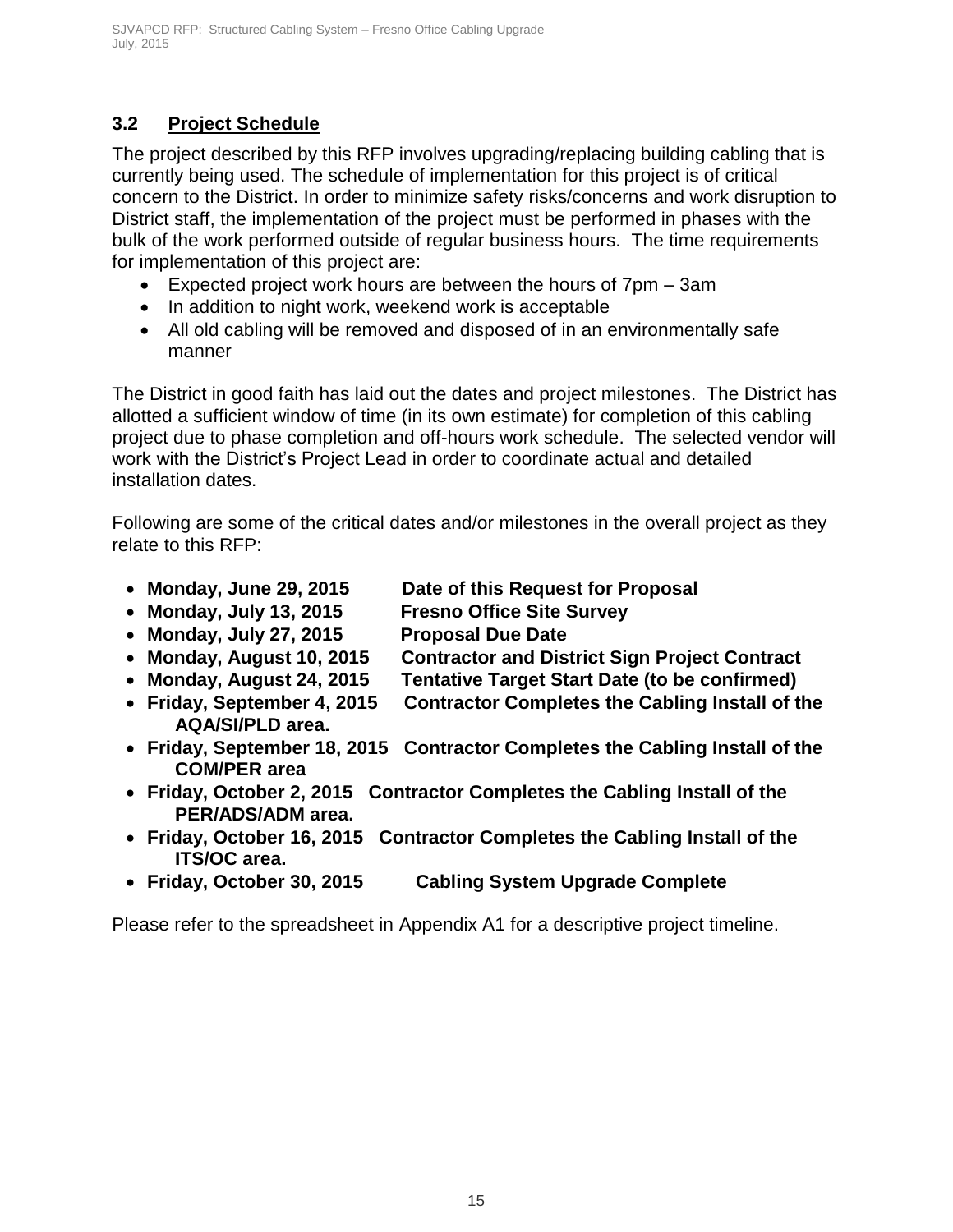### <span id="page-16-0"></span>**3.3 Proposal Evaluation**

The District will consider the following factors in selecting the contractor:

- Completeness and clarity of response to this Request for Proposal
- Training and experience of firm members in similar projects
- Responses from references
- Cost of services

The evaluation process will be directed primarily at those capabilities clearly shown in the written proposal submitted. However, the District may request any or all firms submitting proposals to make oral presentations during the evaluation process and/or provide additional information.

The District shall be the sole judge of all proposals, particularly which one best qualifies for acceptance. The District reserves the right to accept other than the lowest-priced proposal and to negotiate with proposers if it is in the best interest of the District to do so. The District reserves the right to reject any and all proposals.

### <span id="page-16-1"></span>**3.4 Proposal Deadline**

Your firm's proposal should be forwarded to:

Brandon Swedblom, Network Systems Analyst San Joaquin Valley Unified Air Pollution Control District 1990 E. Gettysburg Avenue Fresno, CA 93726 brandon.swedblom@valleyair.org

In order to be considered, proposals must be received no later than 5:00 p.m. on Monday, July 27, 2015.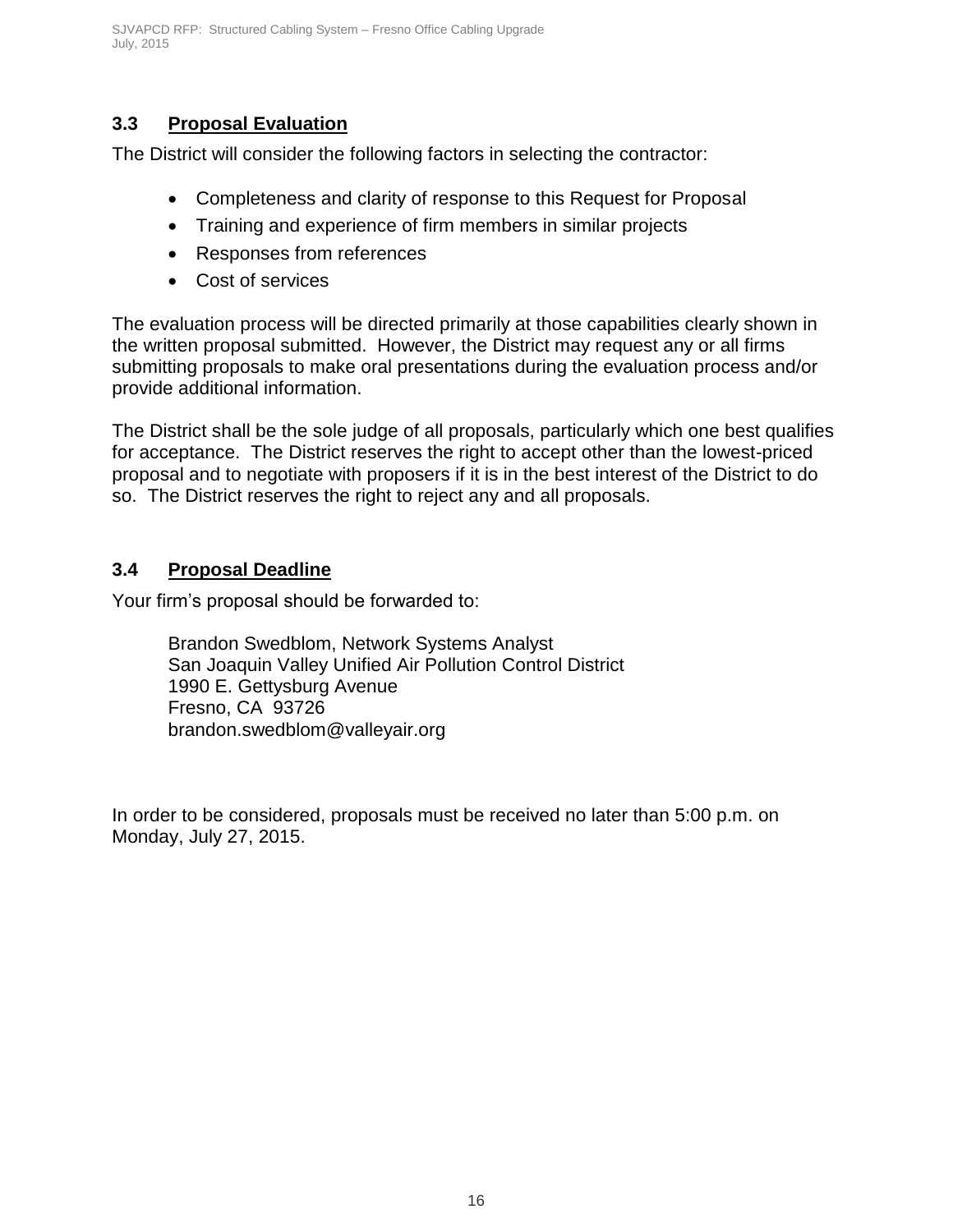### <span id="page-17-0"></span>**4.0 APPENDICES**

- **Appendix A. District Project Schedule**
- **Appendix B. Proposed Project Milestones**
- **Appendix C. Fresno Office Floor Plan**
- **Appendix D. Certification Report**
	- Data Certification Report (sample)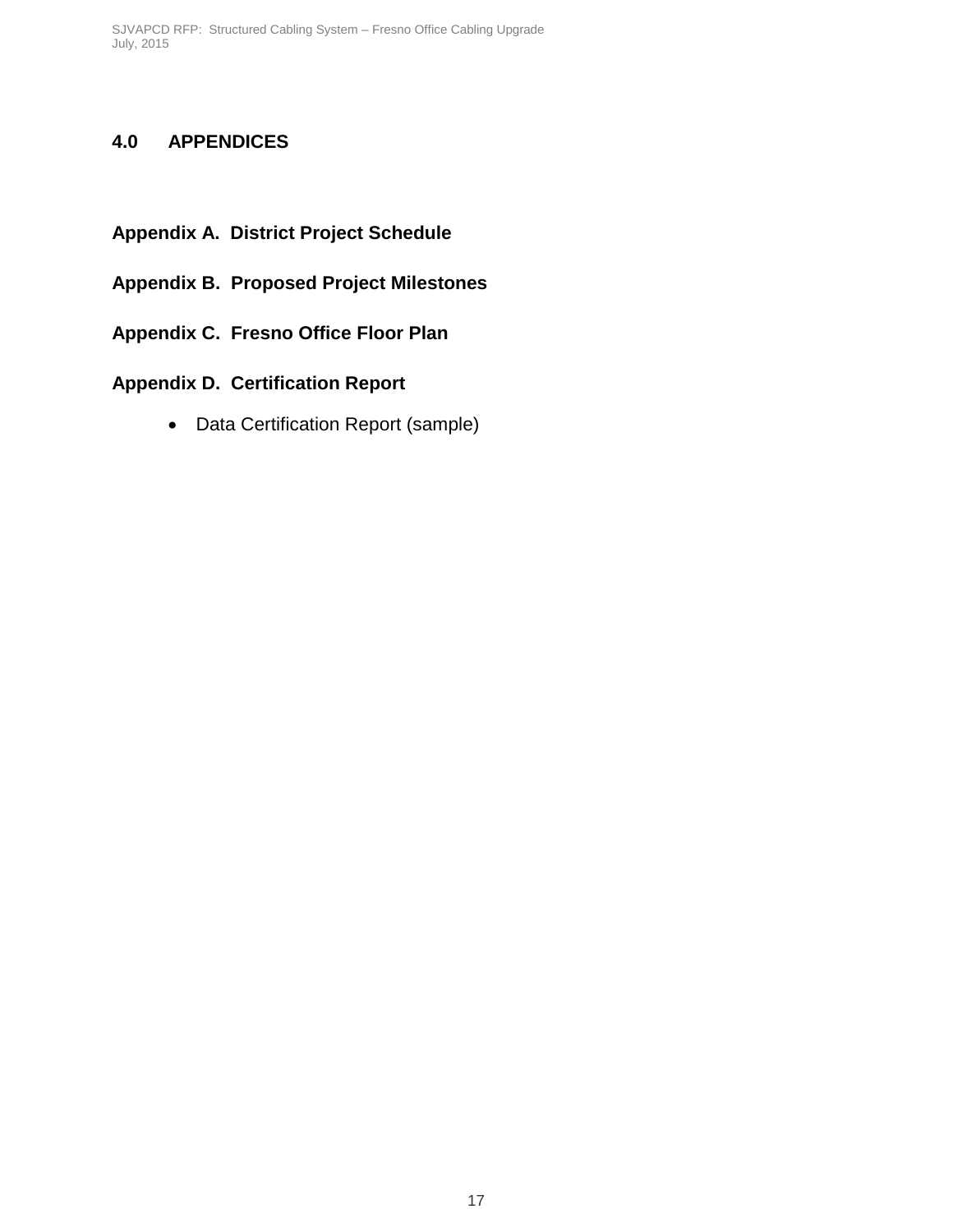### <span id="page-18-0"></span>**4.1 Appendix A. District Project Schedule**

| ID              | <b>Task Name</b>                                  |              | Finish     |                 | Q1 15 |     | Q <sub>2</sub> 15 |     |     | Q3 15 |     |     | Q4 15 |     |
|-----------------|---------------------------------------------------|--------------|------------|-----------------|-------|-----|-------------------|-----|-----|-------|-----|-----|-------|-----|
|                 |                                                   | <b>Start</b> |            | <b>Duration</b> | Feb   | Mar | Apr               | May | Jun | Jul   | Aug | Sep | Oct   | Nov |
| 1               | <b>RFP Released to Vendors</b>                    | 6/29/2015    | 6/29/2015  | 1 <sub>d</sub>  |       |     |                   |     |     |       |     |     |       |     |
| $\overline{2}$  | <b>RFP Bidders Conference</b>                     | 7/13/2015    | 7/13/2015  | 1 <sub>d</sub>  |       |     |                   |     |     |       |     |     |       |     |
| 3               | Proposals Due from Vendors                        | 7/27/2015    | 7/27/2015  | 1 <sub>d</sub>  |       |     |                   |     |     |       |     |     |       |     |
| $\overline{4}$  | <b>District Evaluates Proposals</b>               | 7/28/2015    | 8/4/2015   | 6d              |       |     |                   |     |     |       |     |     |       |     |
| 5               | Negotiate Contract                                | 7/28/2015    | 8/4/2015   | 6d              |       |     |                   |     |     |       |     |     |       |     |
| $6\overline{6}$ | Governing Board Meeting for Potential<br>Approval | 8/20/2015    | 8/20/2015  | 1 <sub>d</sub>  |       |     |                   |     |     |       |     |     |       |     |
| $\overline{7}$  | <b>Integration Period</b>                         | 8/24/2015    | 10/30/2015 | 50d             |       |     |                   |     |     |       |     |     |       |     |
| 8               | Phase 1 - AQA/SI/PLD                              | 8/24/2015    | 9/4/2015   | 10 <sub>d</sub> |       |     |                   |     |     |       |     |     |       |     |
| 9               | Phase 2 - COM/PER                                 | 9/7/2015     | 9/18/2015  | 10 <sub>d</sub> |       |     |                   |     |     |       |     |     |       |     |
| 10              | Phase 3 - PER/ADS/ADM                             | 9/21/2015    | 10/2/2015  | 10 <sub>d</sub> |       |     |                   |     |     |       |     |     |       |     |
| 11              | Phase 4 - ITS/OC                                  | 10/5/2015    | 10/16/2015 | 10d             |       |     |                   |     |     |       |     |     |       |     |
| 12              | Phase 5 - Project Closure                         | 10/19/2015   | 10/30/2015 | 10 <sub>d</sub> |       |     |                   |     |     |       |     |     |       |     |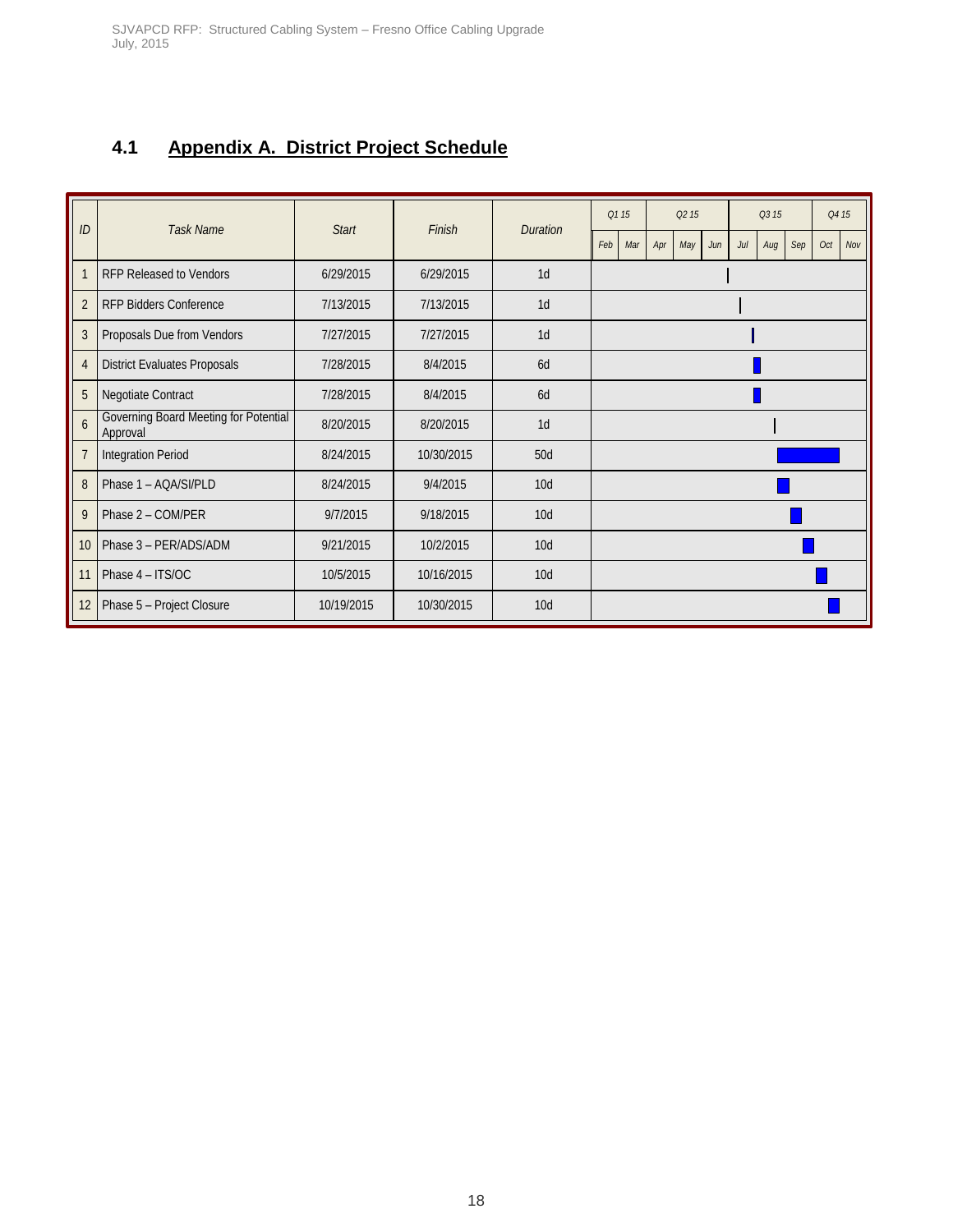### <span id="page-19-0"></span>**4.2 Appendix B. Proposed Project Milestones**

### **San Joaquin Valley Air Pollution Control District Fresno Office Cabling System Upgrade Project Milestones**

| <b>Milestone</b> | <b>Milestone Description</b>                                                                                                                                                                                                                                                                                                                                                    |
|------------------|---------------------------------------------------------------------------------------------------------------------------------------------------------------------------------------------------------------------------------------------------------------------------------------------------------------------------------------------------------------------------------|
| $\mathbf{1}$     | Contractor and District sign project contract. Contractor meets with District staff to plan<br>project implementation and strategy. District authorizes 1 <sup>st</sup> payment; 10% of contract total,<br>to contractor.                                                                                                                                                       |
| $\overline{2}$   | Contractor completes the cabling install of the AQA/SI/PLD area. All installed cable drops<br>are labeled, certified, and documentation provided to the District for review and<br>acceptance. Outstanding items are added to the project Punch List. High priority items<br>are addressed. District authorizes 2 <sup>nd</sup> payment; 15% of contract total, to contractor.  |
| 3                | Contractor completes the cabling install of the COM/PER area. All installed cable drops<br>are labeled, certified, and documentation provided to the District for review and<br>acceptance. Outstanding items are added to the project Punch List. High priority items<br>are addressed. District authorizes 3 <sup>rd</sup> payment; 10% of contract total, to contractor.     |
| 4                | Contractor completes the cabling install of the PER/ADS/ADM area. All installed cable<br>drops are labeled, certified, and documentation provided to the District for review and<br>acceptance. Outstanding items are added to the project Punch List. High priority items<br>are addressed. District authorizes 4 <sup>th</sup> payment; 15% of contract total, to contractor. |
| 5                | Contractor completes the cabling install of the ITS/OC area. All installed cable drops are<br>labeled, certified, and documentation provided to the District for review and acceptance.<br>Outstanding items are added to the project Punch List. High priority items are addressed.<br>District authorizes 5 <sup>th</sup> payment; 10% of contract total, to contractor.      |
| 6                | Once all outstanding <b>Punch List</b> items are complete, Contractor and District sign the final<br>acceptance document indicating mutual approval and project completion. District<br>authorizes 6 <sup>th</sup> and final payment; 40% of contract total, to contractor.                                                                                                     |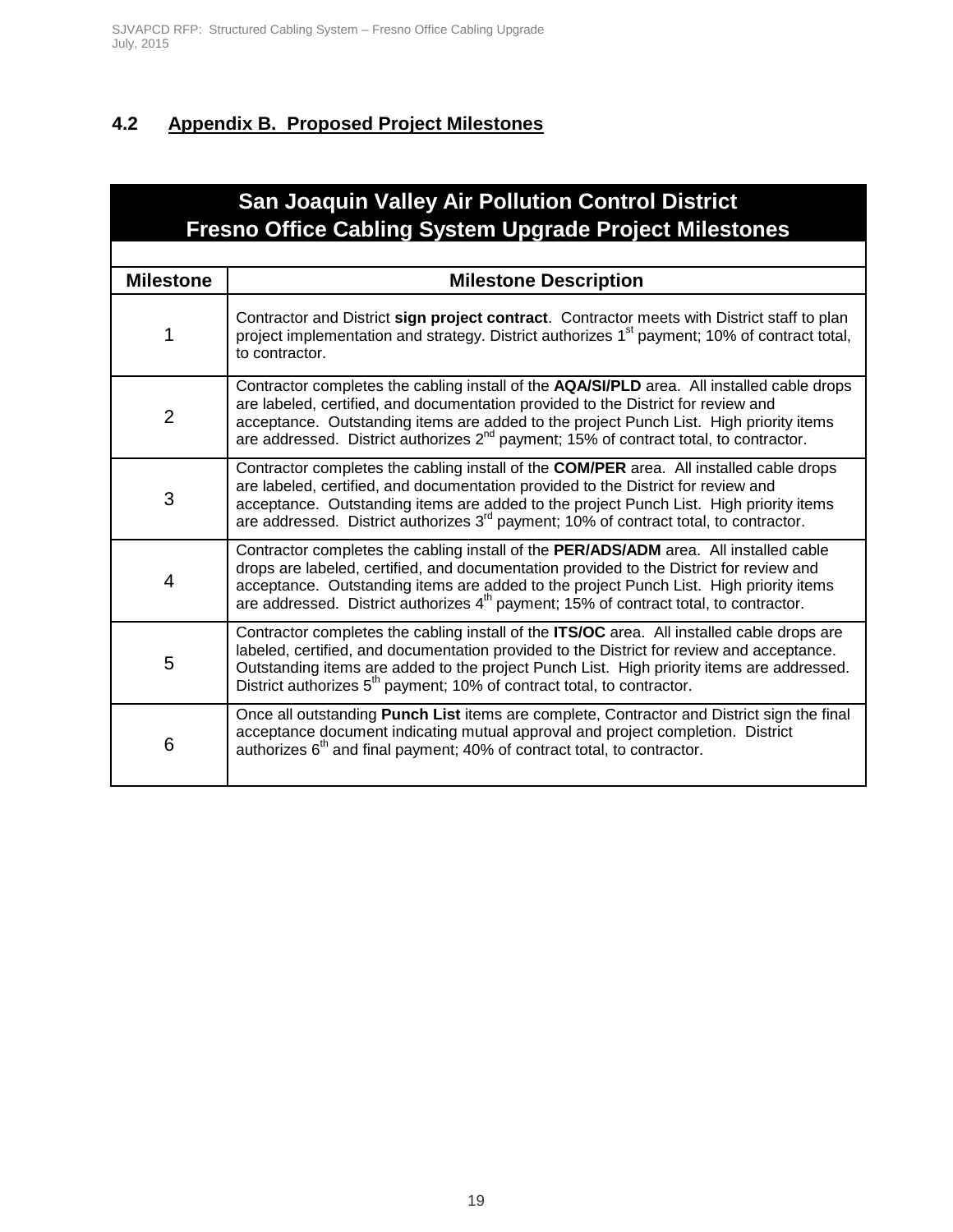### <span id="page-20-0"></span>**4.3 Appendix C. Fresno Office Floor Plan**